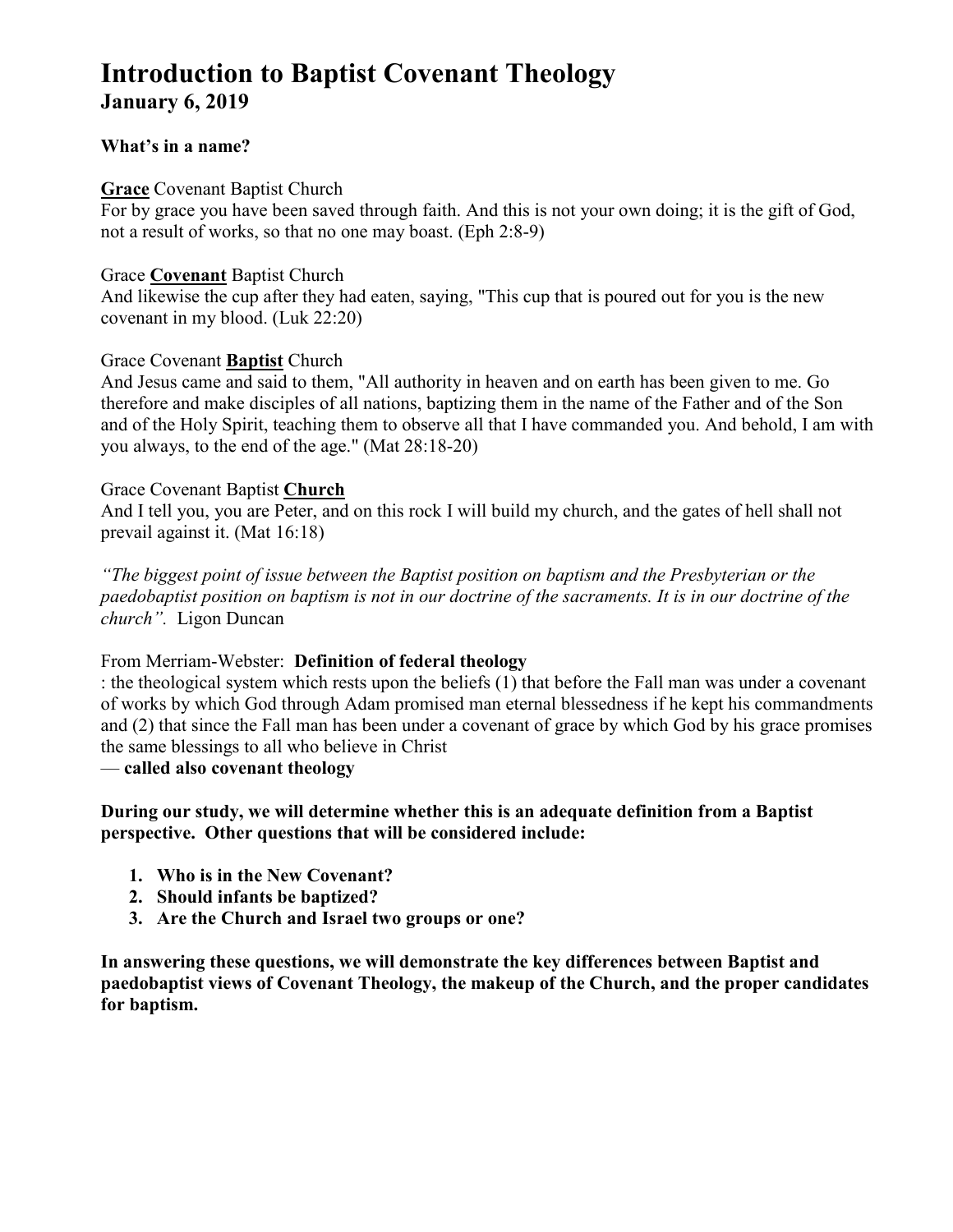#### **Concerning the Covenants: Westminster vs Charleston (1689)**

#### **Westminster Confession of Faith – Chapter 7 – Of God's Covenant with Man**

I. The distance between God and the creature is so great, that although reasonable creatures do owe obedience unto Him as their Creator, yet they could never have any fruition of Him as their blessedness and reward, but by some voluntary condescension on God's part, which He has been pleased to express by way of covenant.

II. The first covenant made with man was a covenant of works, wherein life was promised to Adam; and in him to his posterity, upon condition of perfect and personal obedience.

III. Man, by his fall, having made himself incapable of life by that covenant, the Lord was pleased to make a second, commonly called the covenant of grace; wherein He freely offers unto sinners life and salvation by Jesus Christ; requiring of them faith in Him, that they may be saved, and promising to give unto all those that are ordained unto eternal life His Holy Spirit, to make them willing, and able to believe.

IV. This covenant of grace is frequently set forth in scripture by the name of a testament, in reference to the death of Jesus Christ the Testator, and to the everlasting inheritance, with all things belonging to it, therein bequeathed.

V. **This covenant was differently administered** in the time of the law, and in the time of the Gospel: under the law it was administered by promises, prophecies, sacrifices, circumcision, the paschal lamb, and other types and ordinances delivered to the people of the Jews, all foresignifying Christ to come; which were, for that time, sufficient and efficacious, through the operation of the Spirit, to instruct and build up the elect in faith in the promised Messiah, by whom they had full remission of sins, and eternal salvation; and is called the Old Testament.

VI. Under the Gospel, when Christ, the substance, was exhibited, the ordinances in which this covenant is dispensed are the preaching of the Word, and the administration of the sacraments of Baptism and the Lord's Supper: which, though fewer in number, and administered with more simplicity, and less outward glory, yet, in them, it is held forth in more fullness, evidence, and spiritual efficacy, to all nations, both Jews and Gentiles; and is called the New Testament. There are not therefore two covenants of grace, differing in substance, but one and the same, under various dispensations.

#### **Charleston Confession of Faith – Chapter 7 – Of God's Covenant**

1. The distance between God and the creature is so great, that although reasonable creatures do owe obedience to him as their creator, yet they could never have attained the reward of life but by some voluntary condescension on God's part, which he hath been pleased to express by way of covenant. (Luke 17:10; Job 35:7,8)

2. Moreover, man having brought himself under the curse of the law by his fall, it pleased the Lord to make a covenant of grace, wherein he freely offereth unto sinners life and salvation by Jesus Christ, requiring of them faith in him, that they may be saved; and promising to give unto all those that are ordained unto eternal life, his Holy Spirit, to make them willing and able to believe. (Gen. 2:17; Gal. 3:10; Rom. 3:20, 21; Rom. 8:3; Mark 16:15, 16; John 3:16; Ezek. 36:26, 27; John 6:44,45; Ps. 110:3) 3. **This covenant is revealed in the gospel; first of all to Adam in the promise of salvation by the seed of the woman, and afterwards by farther steps, until the full discovery thereof was completed in the New Testament**; and it is founded in that eternal covenant transaction that was between the Father and the Son about the redemption of the elect; and it is alone by the grace of this covenant that all the posterity of fallen Adam that ever were saved did obtain life and blessed immortality, man being now utterly incapable of acceptance with God upon those terms on which Adam stood in his state of innocency. (Gen. 3:15; Heb. 1:1; 2 Tim. 1:9; Tit. 1:2; Heb. 11:6, 13; Rom. 4:1, 2, &c.; Acts 4:12; John 8:56)